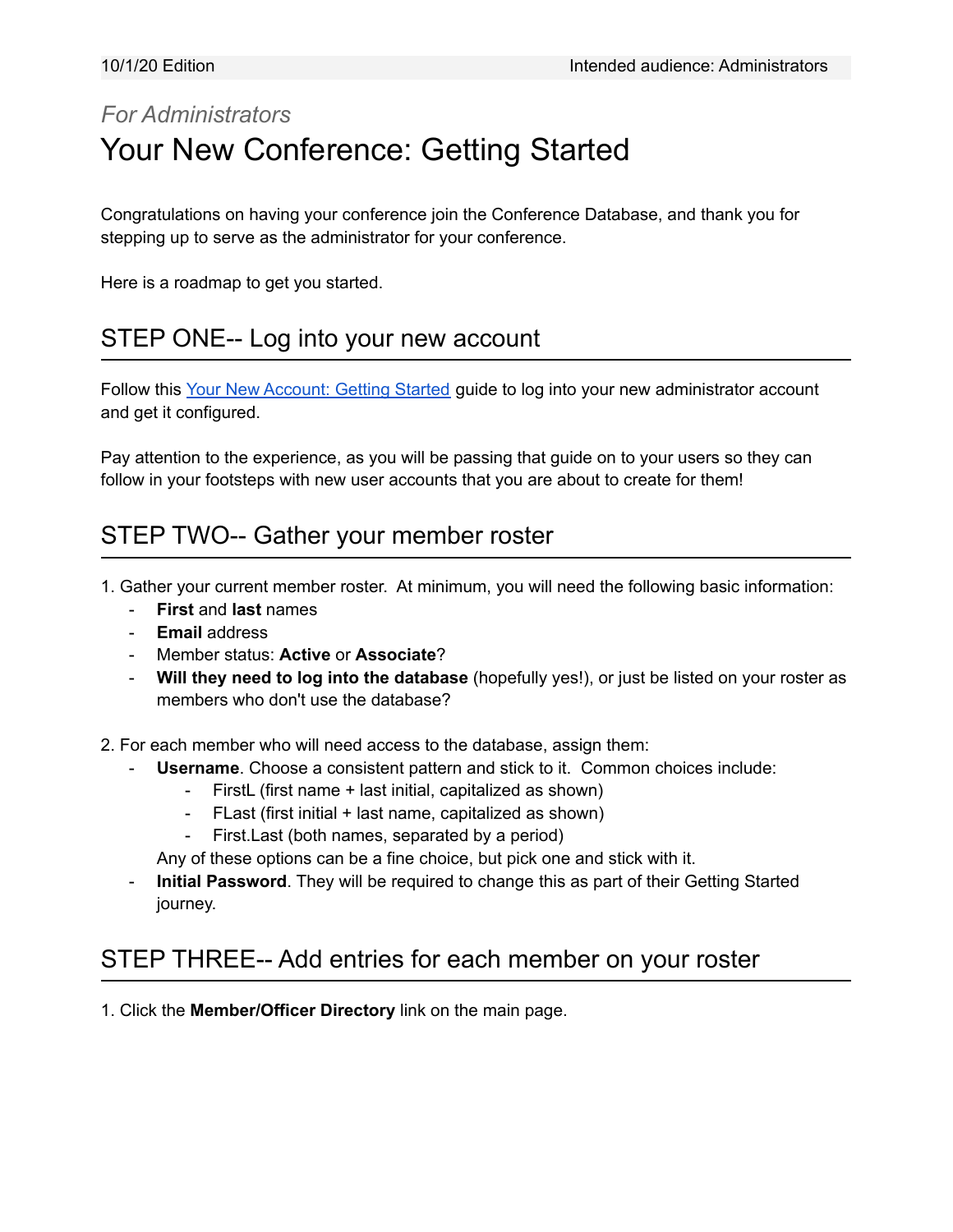2. Click the **Add Member** button to add a new member entry. You will get this blank profile page. At a very minimum, fill in the boxes shown in red based on information you gathered above.

# **St Callistus (Contra Costa CA) Conference Add Member**

|                  |              |                     |                     |                                  | * indicates a required field |
|------------------|--------------|---------------------|---------------------|----------------------------------|------------------------------|
| Last Name *      |              |                     | <b>First Name *</b> |                                  | Username*                    |
|                  |              | 蛋                   |                     |                                  |                              |
| <b>Email</b>     |              |                     |                     |                                  | <b>Home Phone</b>            |
|                  |              |                     |                     |                                  |                              |
| <b>Address</b>   |              |                     |                     | <b>Work Phone</b>                |                              |
|                  |              |                     |                     |                                  |                              |
| <b>City</b>      |              | <b>State ZIP</b>    |                     | <b>Cell Phone</b>                |                              |
|                  |              |                     |                     |                                  |                              |
| Member Status *  |              | <b>Member Since</b> |                     | <b>Online Access</b> *<br>(help) |                              |
|                  | $\checkmark$ |                     |                     |                                  | $\checkmark$                 |
| Age group        | (help)       |                     |                     |                                  | $\checkmark$                 |
| <b>Ethnicity</b> | (help)       |                     |                     |                                  | $\checkmark$                 |
| <b>Birthday</b>  | (help)       | $\checkmark$        |                     |                                  | $\checkmark$                 |

**Save Changes Cancel** 

NOTES:

- Remember to stick to your consistent pattern for assigning usernames: FirstL, FLast or First.Last.
- Member Status is usually **Active** or **Associate.** Available choices include:
	- **Active** for those enrolled as active members of the conference (see National Manual for definition of Active Members).
	- **Associate** for those enrolled as associate members (see National Manual for definition of Associate Members).
	- **Contributor** for those enrolled as contributing members (see National Manual for definition of Contributing Members).
	- **Inquirer** for those discerning their call to join your conference. This is intended as a temporary step that leads to active or associate if the person joins, or to inactive if they withdraw.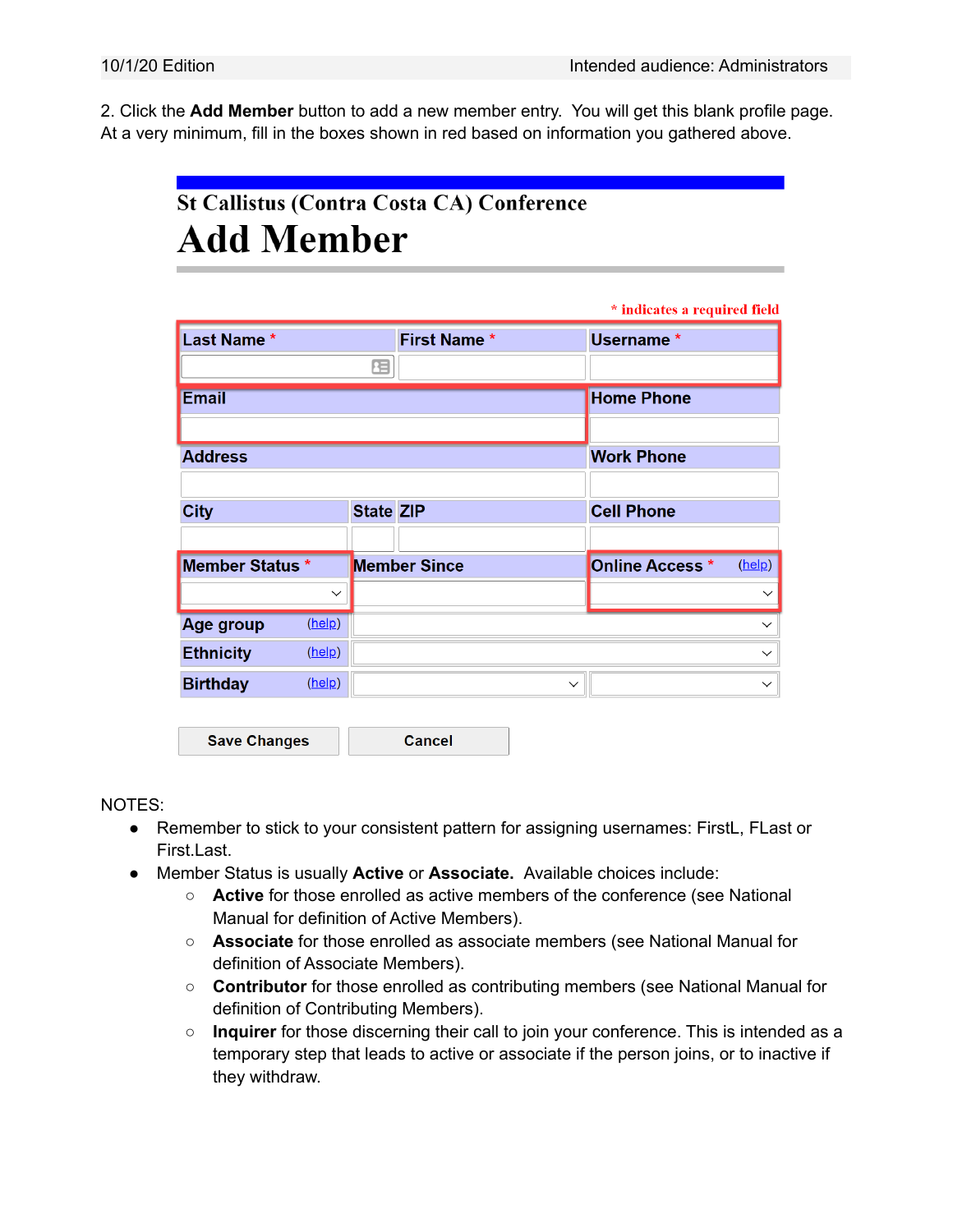- **Clergy** as a courtesy entry for parish clergy who will show on your member roster but not be permitted to log in.
- **Staff** for employees of SVDP or of your parish who have a legitimate need to use the database.
- **Inactive** is how you disable a login when someone is no longer associated with your conference. Their name will not show on your member roster and they will not be allowed to log in. You can reactivate inactives later on if they rejoin.
- Online Access choices:
	- **None** for members who will not use the database.
	- **User** for members who will use the database.
	- Use **Administrator** sparingly, for 1 or 2 people who will help you run the database and support your users.

3. Press **Save Changes**. If you chose User or Administrator access you will then be asked to assign them a password.

Repeat these steps for everyone on your roster.

### STEP FOUR-- Inform your Members

**THIS IS REALLY IMPORTANT.** Further training for users who will use the database will be *much* more valuable if your users have already done this basic account setup.

Use the email that you received as a template. Replace your username and password with theirs (obviously!).

Send them each a private email so they don't see other people's passwords.

Your email to them should contain:

- 1. Their assigned username and password.
- 2. A link to the Your New [Account:](https://drive.google.com/open?id=1yjGyhyu_urMqEnVmxoz3sDbReovURNHCaZipahuyjjc) Getting Started guide.
- 3. A request that they take action straight away to read and follow the guide. It is quick and easy, and training will make much more sense if they do this step now.
- 4. Let them know to contact you if they have questions.

Check up on them after a few days to see if they received your email, and have been able to follow the guide. Your call will help encourage them in case they were putting it off! Answer any questions they may have.

### STEP FIVE-- Identify your Officers

- 1. On the main page, click **Member/Officer Directory**
- 2. Click **Change Officers**